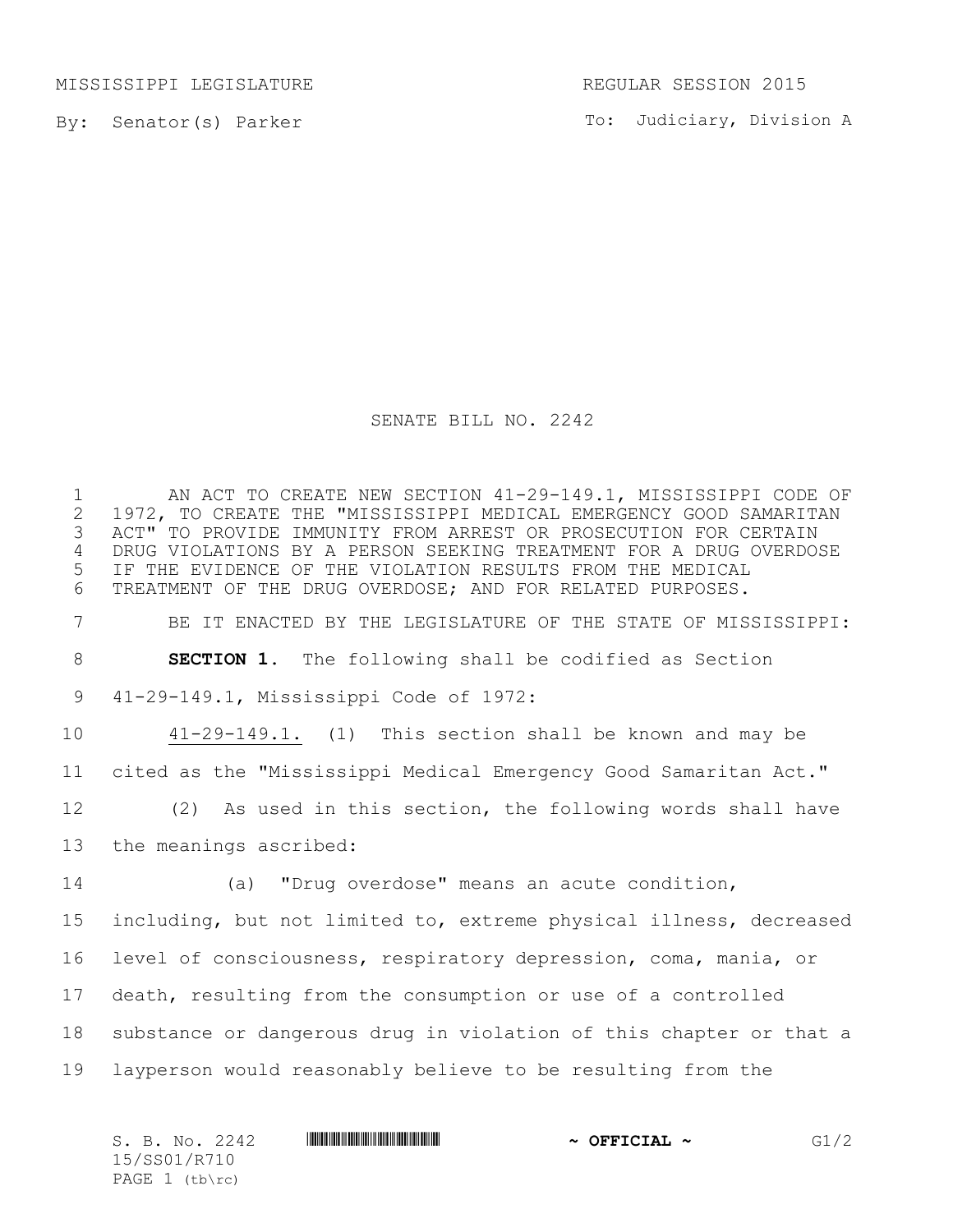consumption or use of a controlled substance or dangerous drug for which medical assistance is required.

(b) "Drug violation" means:

 (i) A violation of Section 41-29-139 for possession of a controlled substance if the aggregate weight, including any mixture, is less than four (4) grams of a solid substance, less than twenty (20) dosage units, less than one (1) milliliter of liquid substance, or, if the substance is placed onto a secondary medium, has a combined weight of less than four (4) grams;

 (ii) A violation of Section 41-29-139 for possession of thirty (30) grams or less of marihuana or synthetic cannabinoids; or

 (iii) A violation of Section 41-29-139(d)(2) relating to possession and use of paraphernalia.

 (c) "Medical assistance" means aid provided to a person experiencing or believed to be experiencing a drug overdose by a health care professional who is licensed, registered, or certified under the laws of this state and who, acting within the lawful scope of practice, may provide diagnosis, treatment, or emergency services relative to the overdose.

 (d) "Seeks medical assistance" means accesses or assists in accessing the E-911 system or otherwise contacts or assists in contacting law enforcement or a poison control center or provides care to a person experiencing or believed to be

S. B. No. 2242 \*SS01/R710\* **~ OFFICIAL ~** 15/SS01/R710 PAGE 2 (tb\rc)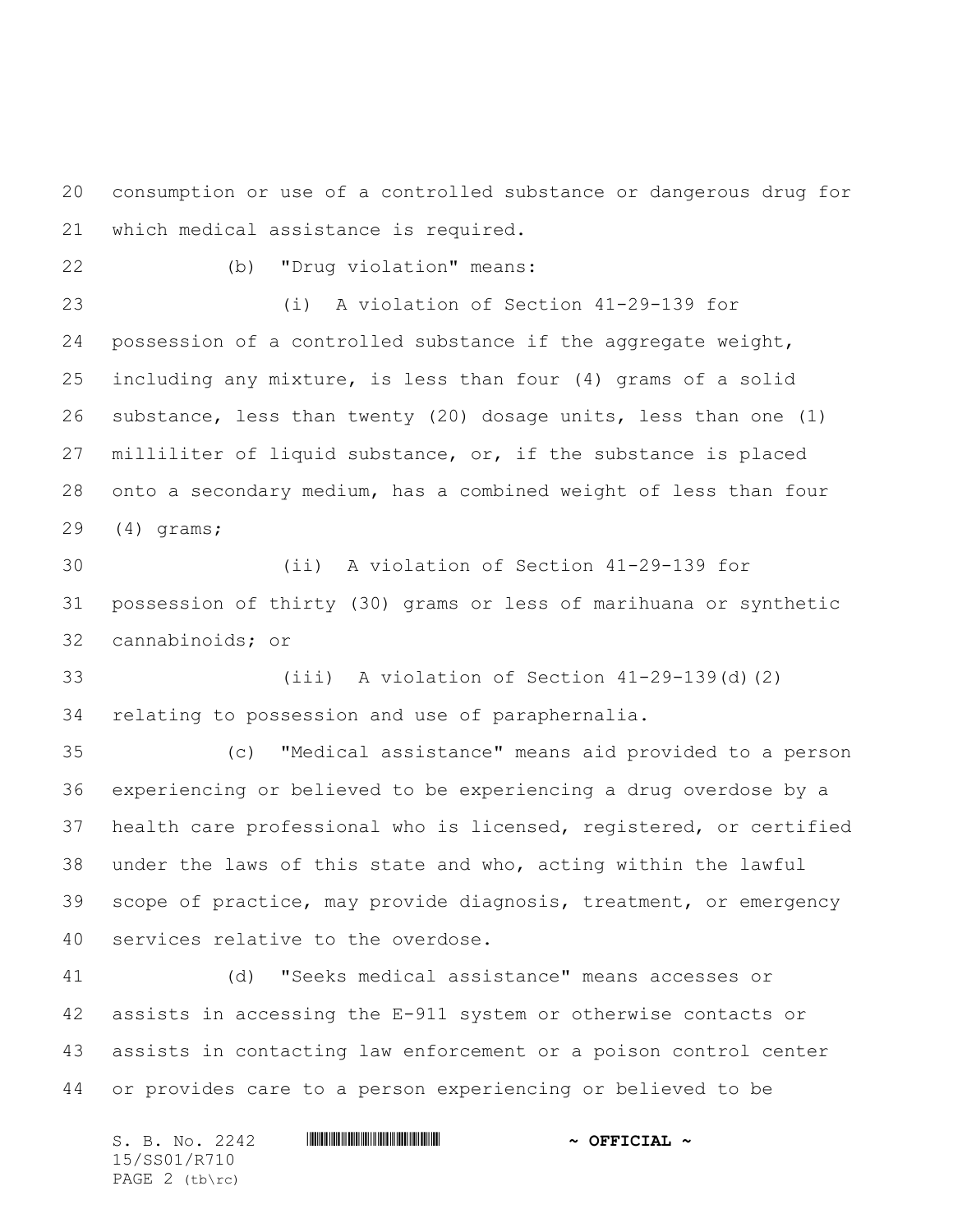experiencing a drug overdose while awaiting the arrival of medical assistance to aid the person.

 (3) (a) Any person who in good faith seeks medical assistance for someone who is experiencing a drug overdose shall not be arrested, charged, or prosecuted for a drug violation if the evidence for the arrest, charge, or prosecution of the drug violation resulted from seeking medical assistance.

 (b) Any person who is experiencing a drug overdose and, in good faith, seeks medical assistance or is the subject of a request for medical assistance shall not be arrested, charged, or prosecuted for a drug violation if the evidence for the arrest, charge, or prosecution of the drug violation resulted from seeking medical assistance.

 (c) A person shall also not be subject to, if related to the seeking of medical assistance:

 (i) Penalties for a violation of a permanent or temporary protective order or restraining order;

 (ii) Sanctions for a violation of a condition of pretrial release, condition of probation, or condition of parole based on a drug violation; or

 (iii) Forfeiture of property pursuant to Section 41-29-153 or 41-29-176 for a drug violation, except that prima facie contraband shall be subject to forfeiture.

(4) Nothing in this section shall be construed:

S. B. No. 2242 \*SS01/R710\* **~ OFFICIAL ~** 15/SS01/R710 PAGE 3 (tb\rc)